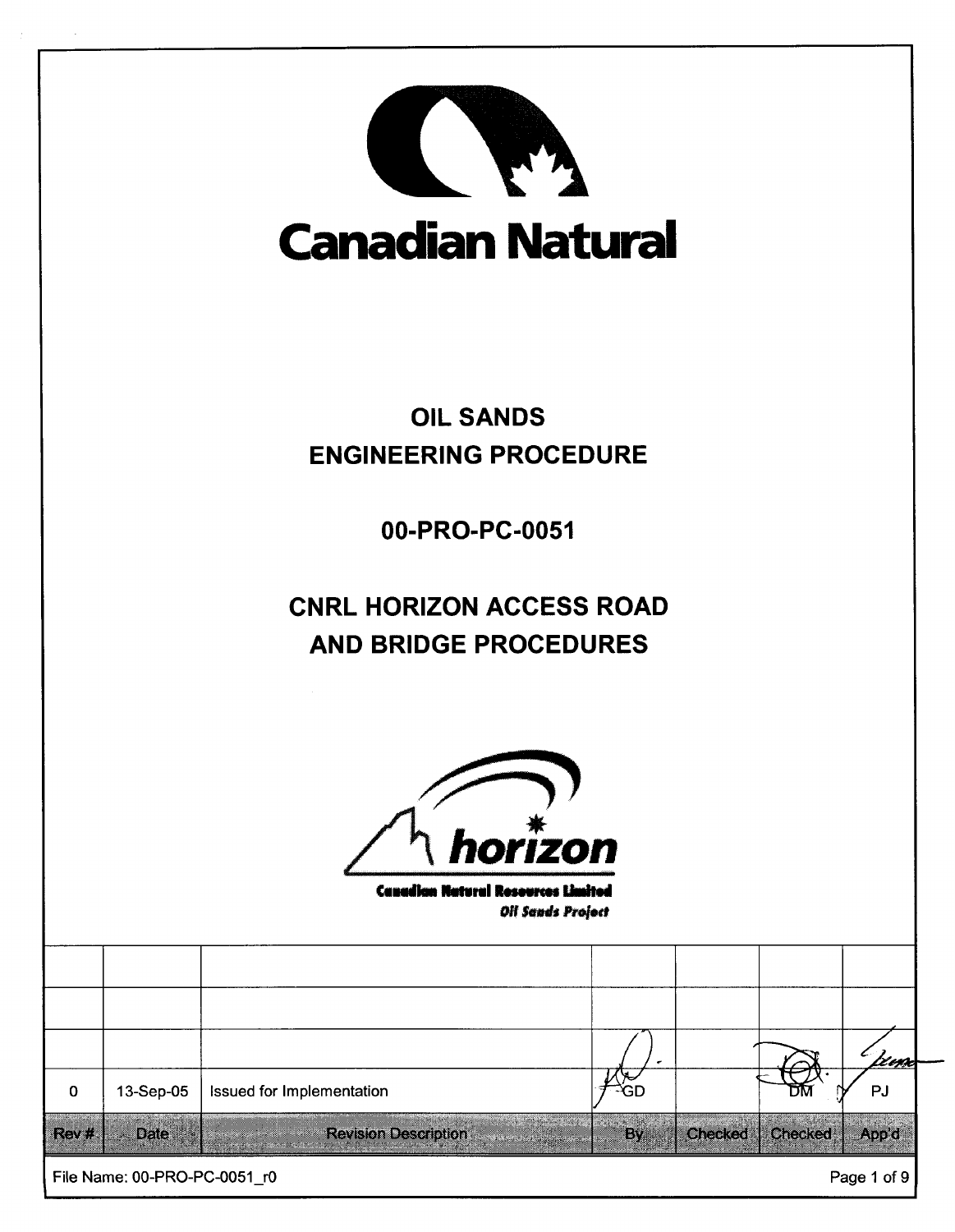

## **Canadian Natural**

## **OIL SANDS ENGINEERING PROCEDURE**

**00-PRO-PC-0051** 

## **CNRL HORIZON ACCESS ROAD AND BRIDGE PROCEDURES**



**Canadian Natural Resources Limited Oil Sands Project** 

| $\mathbf 0$ | 13-Sep-05 | Issued for Implementation   | GD        |         | <b>DM</b> | PJ    |
|-------------|-----------|-----------------------------|-----------|---------|-----------|-------|
| Rev#        | Date      | <b>Revision Description</b> | <b>By</b> | Checked | Checked   | App'd |

File Name: 00-PRO-PC-0051\_r0 example of 9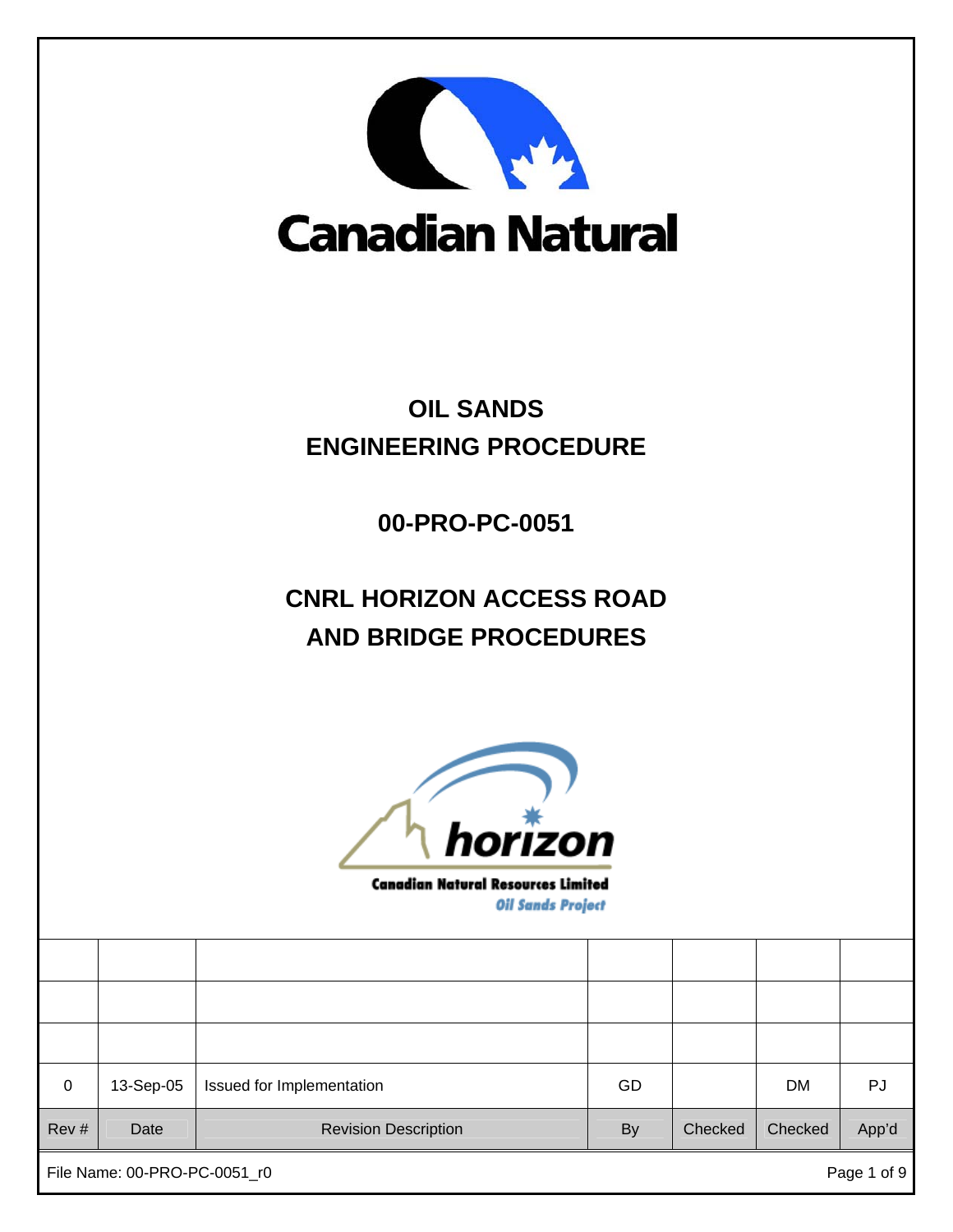



CNRL Horizon Access Road and Bridge Procedures

Revision: 0

## **TABLE OF CONTENTS**

| 1.0 |    |  |  |  |  |
|-----|----|--|--|--|--|
|     | 11 |  |  |  |  |
| 2.0 |    |  |  |  |  |
| 3.0 |    |  |  |  |  |
| 4.0 |    |  |  |  |  |
|     |    |  |  |  |  |
|     |    |  |  |  |  |

### **APPENDICES**

APPENDIX A FIGURE 1: HORIZON OIL SANDS ACCESS ROAD LOCATION APPENDIX B FIGURE 2: HORIZON ACCESS ROAD, BRIDGE AND TURN-OUT LOCATIONS

This Procedure applies to Canadian Natural Resources Limited (CNRL) – Horizon Oil Sands Project

It specifies minimum management or technical requirements.

In cases where legislation imposes more stringent or additional requirements, the legislative requirements shall override these procedures until such time as these procedures are updated to reflect new requirements.

File Name: 00-PRO-PC-0051\_r0 Page 2 of 9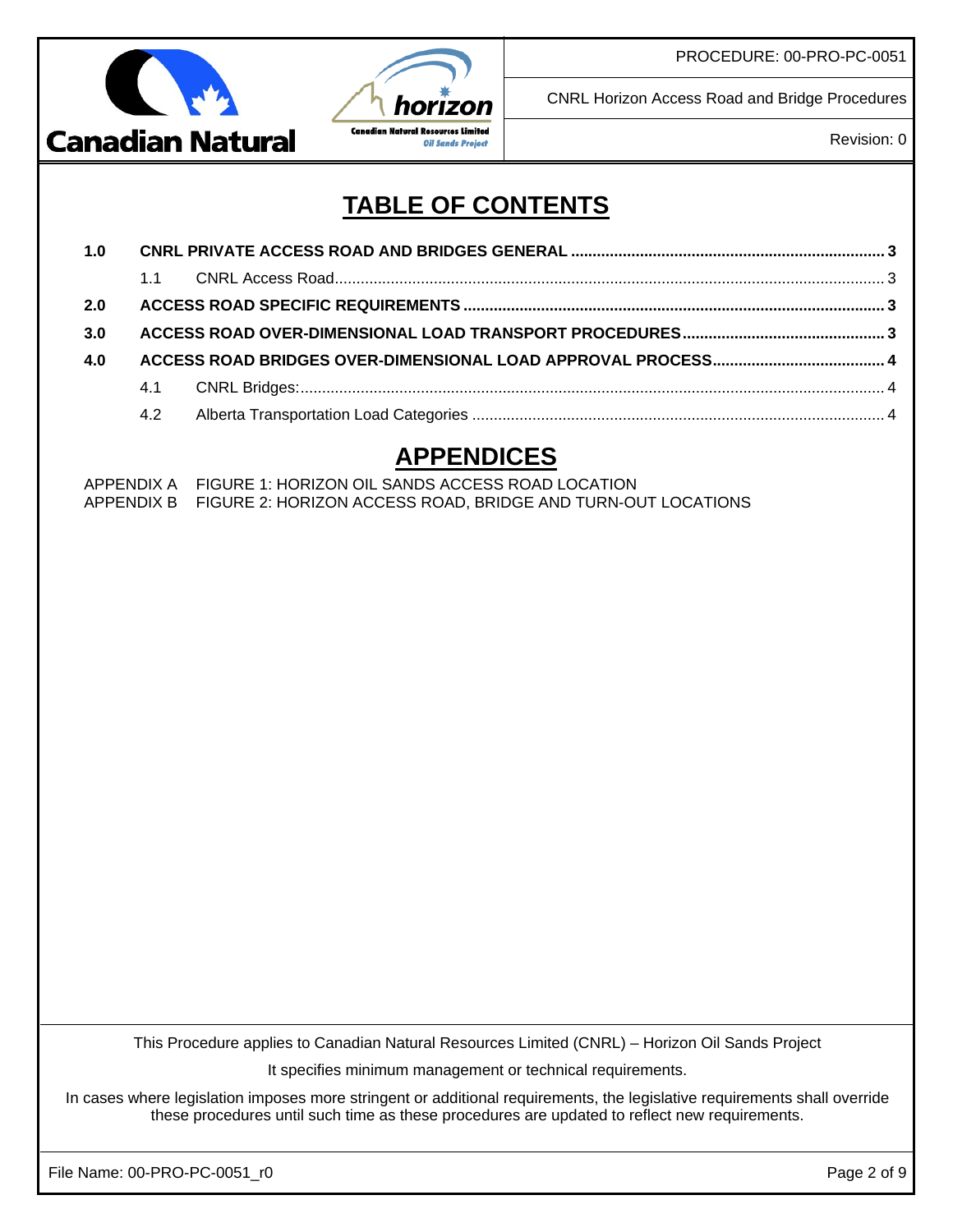



CNRL Horizon Access Road and Bridge Procedures

Revision: 0

#### **1.0 CNRL PRIVATE ACCESS ROAD AND BRIDGES GENERAL**

1.1 CNRL Access Road

The Horizon access road km 0 is located 4 km north of the Fort McKay turn-off from Highway #63 which is some 54km north of Fort McMurray. The Horizon access road extends 24km to the Horizon Plant Site (See Appendix A).

The Access Road traverses three rivers or creeks by bridges constructed by CNRL, namely the McKay River, the Ells River and Joslyn Creek. Along the 24 km of road there are nine turn-outs where vehicles may park off-road when required (See Appendix B).

This procedure has been prepared to advise of requirements for use of the Access Road and crossing the CNRL bridges.

#### **2.0 ACCESS ROAD SPECIFIC REQUIREMENTS**

- 2.1 All traffic shall comply with posted speed limits.
- 2.2 Radar units will be randomly used to monitor speed limit compliance along the access route. Upon receipt of two speeding infractions, access to the CNRL Access Road may be revoked.
- 2.3 All vehicle operators shall be in possession of an appropriate operator's license.
- 2.4 All vehicles using the CNRL Access Road shall be licensed and in compliance with Alberta Motor Vehicle Licensing and Standards.
- 2.5 Commercial vehicles required to operate beyond standard Alberta provincial licensing limits shall be in possession of a valid Alberta Transportation Permit and shall be in compliance with all terms outlined in the permits.
- 2.6 Safety certificates shall be valid.
- 2.7 Personal vehicles, buses, service trucks and empty or loaded transport trucks shall give right of way to loaded transport trucks traveling with one or more pilot vehicles along the access road.

#### **3.0 ACCESS ROAD OVER-DIMENSIONAL LOAD TRANSPORT PROCEDURES**

- 3.1 **Definition:** Over-dimensional load is any transport unit that is required by Alberta Transportation to have one or more pilot escorts during transport.
- 3.2 Over-dimensional loads shall not travel on the CNRL Access Road during scheduled bussing periods or at the following times:
	- From 6:00am to 7:00am
	- From 5:30pm to 6:30pm
- 3.3 For loads that cannot arrive at the plant gate before 6:00am, the Contractor shall advise CNRL of parking requirements along the Access Road at the following principal locations:
	- a. First pull-off km 2. 300m available parking. Parking on the north-bound lane
	- b. Second pull-off km 3.8. 200m available parking. Parking on the south-bound lane
	- c. Third pull-off km 6. 200m available parking. Parking on the north-bound lane just prior to the bridge crossing the McKay river.
		- **Note**: There are six other pull-off parking locations on the Access Road which can be used for parking in an emergency if required.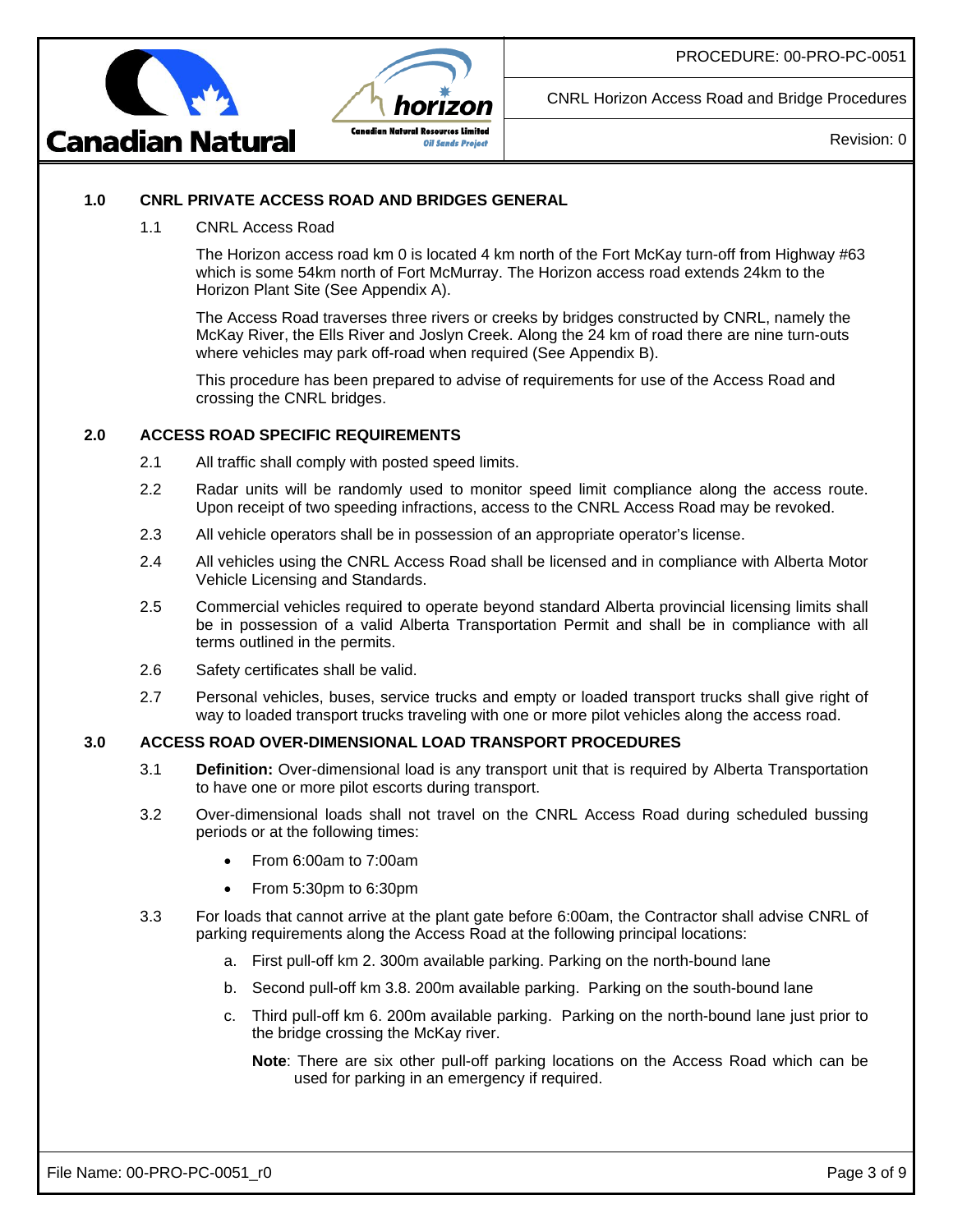



CNRL Horizon Access Road and Bridge Procedures

Revision: 0

3.4 Request to access pull-off parking along The Access Road (See Appendix B) is to be made three weeks prior to shipping. Request is to be made in writing to:

> Canadian Natural Resources Limited Transportation & Logistics Fax: (403) 514 7813 Overdim.schedule@cnrl.com

#### **4.0 ACCESS ROAD BRIDGES OVER-DIMENSIONAL LOAD APPROVAL PROCESS**

4.1 CNRL Bridges:

The three CNRL bridges are the McKay River Bridge, the Ells River Bridge and Joslyn Creek Bridge

4.2 Alberta Transportation Load Categories

CNRL may request the Transport Contractor to supply a copy of their Alberta Transportation Overweight permit.

The Transport Contractor shall abide by the following requirements regarding Overweight Permit Categories:

- a. Category 1
	- Standard single-trip overweight permits issued by Alberta Transportation permit office, not requiring bridge review. 32-wheel trailer 90 tonnes GVW, 64-wheel trailer 140 tonnes GVW, 96-wheel trailer 160 tonnes GVW, 64-wheel Scheuerle trailer 125 tonnes GVW.
	- Such trips shall be allowed to cross CNRL bridges in compliance with Alberta Transportation's permit terms and conditions without individual approvals from CNRL.
- b. Category 2
	- Single-trip overweight permit requests that exceed Category 1 GVW weights shown above are reviewed by Alberta Transportation's Bridge Evaluation Engineer to ensure that axle spacing and loads meet bridge limits. Permits are issued with conditions for bridge crossings unique to each load and trailer combination. Most oversized loads weighing 57 tonnes and up will fall into this category of permit.
	- Overweight loads originating south of the Athabasca River Bridge at Fort McMurray shall be allowed to cross CNRL bridges without individual approvals from CNRL. Transport contractor shall follow bridge crossing procedures shown on permits for the Alberta Transportation Bridge with greatest restriction when crossing CNRL bridges. **The Athabasca River Bridge governs maximum permissible loading for the CNRL bridges.**
	- Overweight loads originating north of the Athabasca River Bridge at Fort McMurray will be required to meet Alberta Transportations Athabasca River Bridge loading limits. The Transport Contractor shall forward transport drawings and equipment descriptions to CNRL for approval 5 working days prior to move to:

Canadian Natural Resources Limited Transportation & Logistics Fax: (403) 514-7813 Overdim.schedule@cnrl.com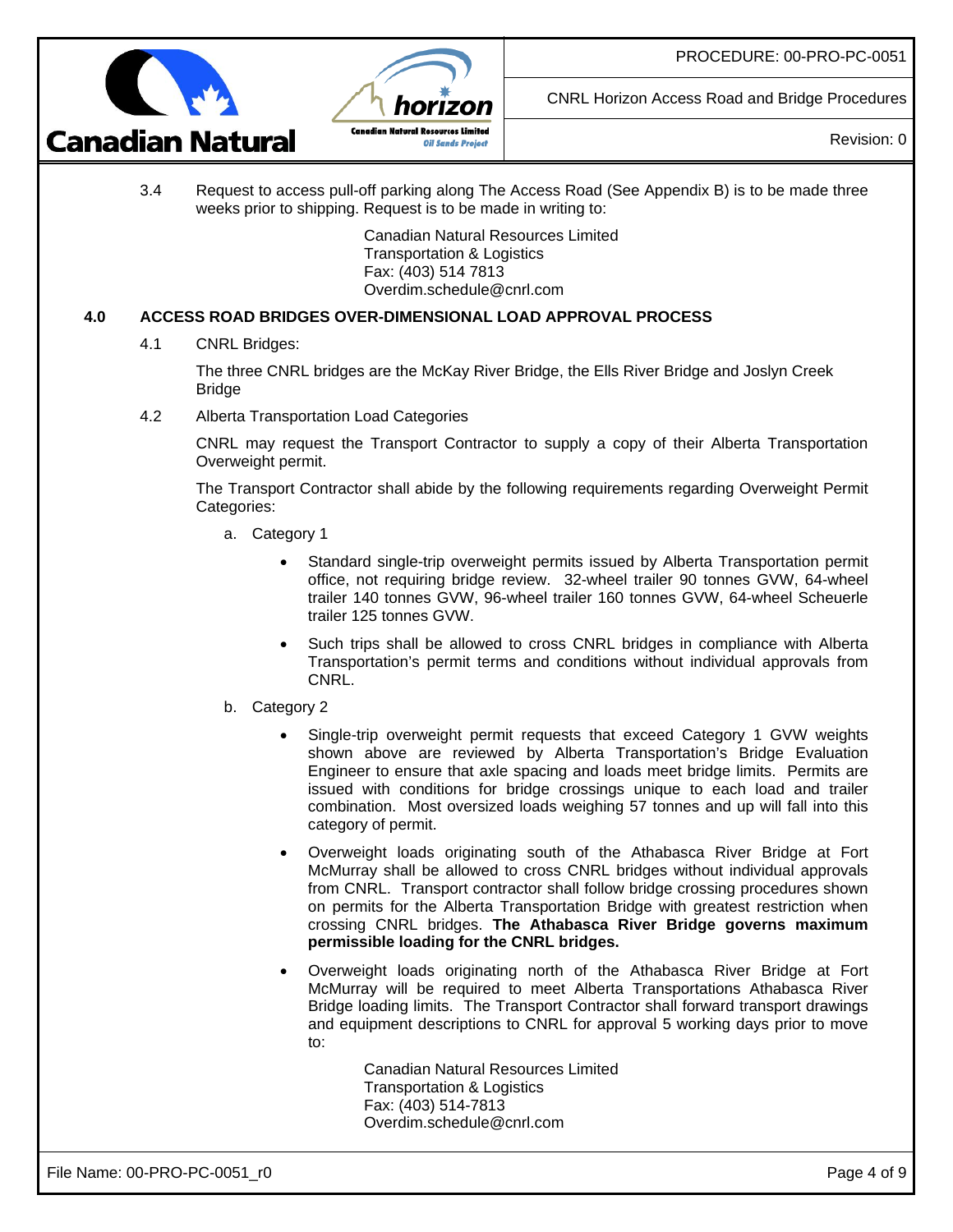

CNRL Horizon Access Road and Bridge Procedures

Revision: 0

- Contractor may be required to employ the services of a third party engineering firm. Third party engineering firm will conduct a study and supply written procedures to Contractor with copy to CNRL for the crossing of all CNRL structures en-route to Site.
- The Transport Contractor shall not under any conditions exceed seasonal axle load limits when crossing CNRL bridges.
- c. Category 3
	- Single-trip Permit Supervised and Controlled. GVW from 200 tonnes to 900 tonnes, depending on trailer axle loads and weight distribution, can fall into this classification. Supervised and controlled moves require that the Transport Contractor employ the services of a third-party engineering firm to conduct a study and supply written procedures for the crossing of all structures en route to Alberta Transportation for final approval.
	- The Transport Contractor at his cost must include CNRL bridges in any studies required by Alberta Transportation. The Transport Contractor shall submit thirdparty bridge studies/evaluations and recommendations to the bridge designer for approval. Bridge studies/evaluations shall be forward to CNRL at:

Canadian Natural Resources Limited Transportation & Logistics (Fax: (403) 514-7813 Overdim.schedule@cnrl.com

horizon

**Oil Sands Project** 

**Canadian Natural Resources Limited**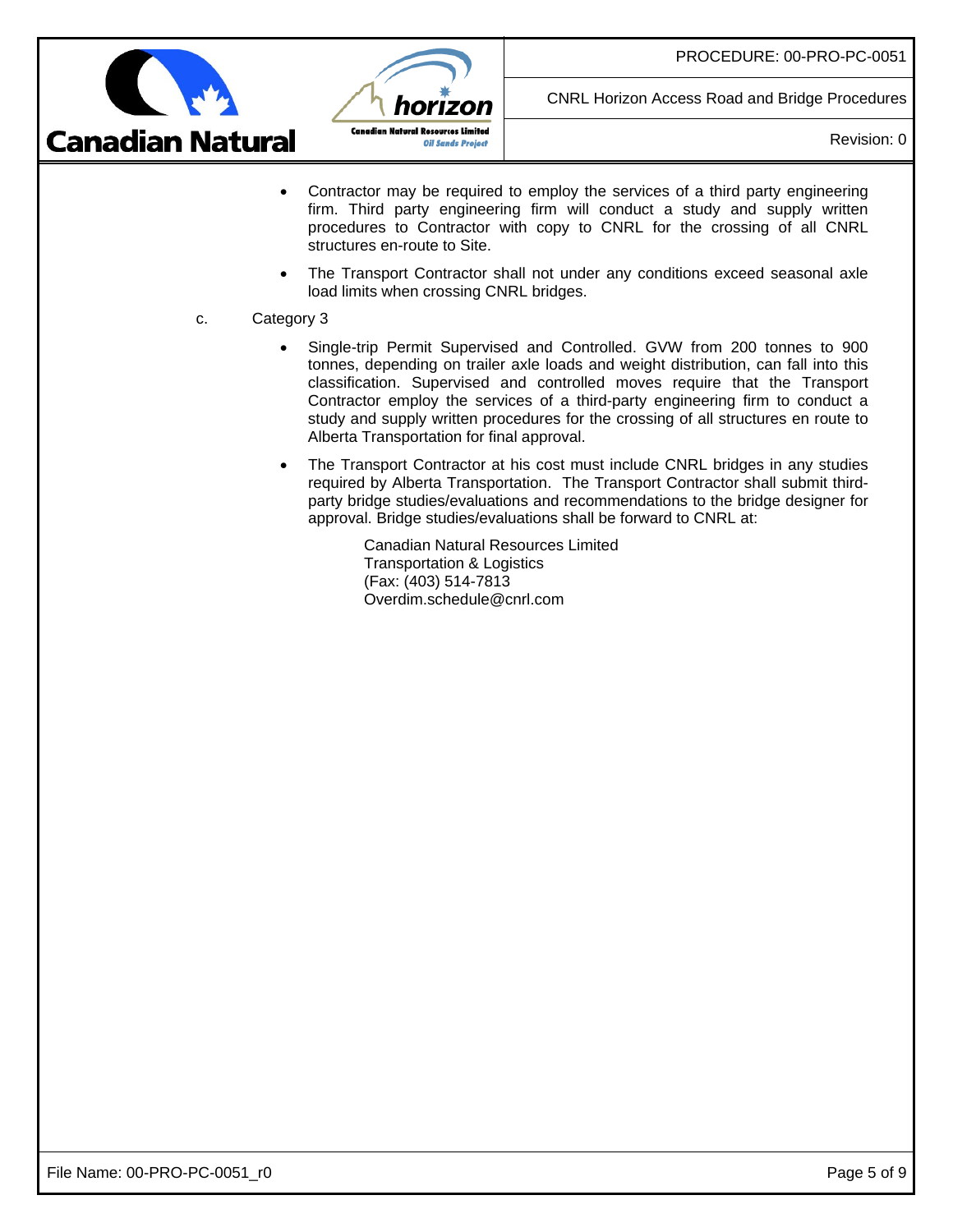CNRL Horizon Access Road and Bridge Procedures



horizon **Canadian Natural Resources Limited Oil Sands Project** 

Revision: 0

# **APPENDIX A FIGURE 1: HORIZON OIL SANDS ACCESS ROAD LOCATION**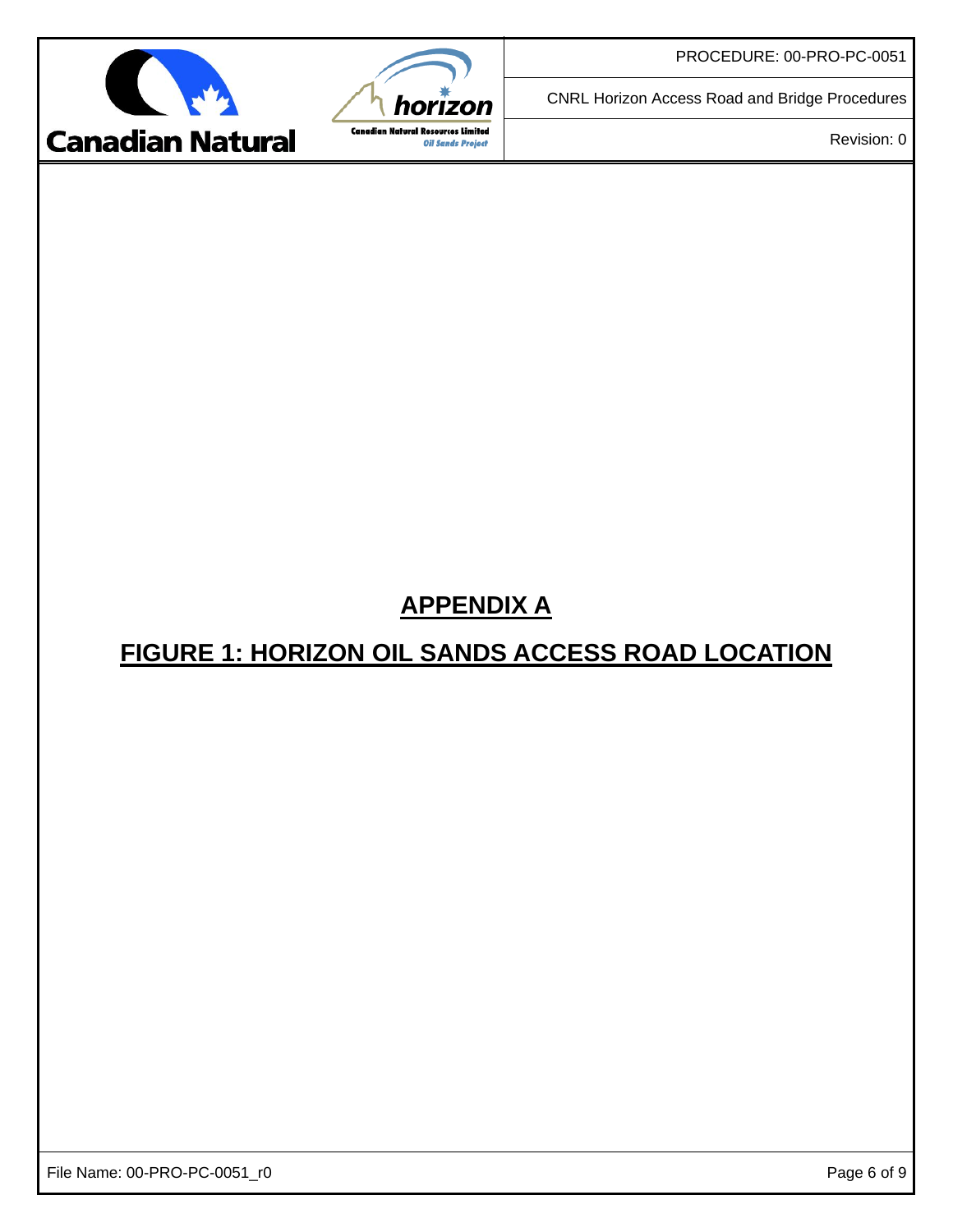CNRL Horizon Access Road and Bridge Procedures



horizon **Canadian Natural Resources Limited Oil Sands Project** 

Revision: 0

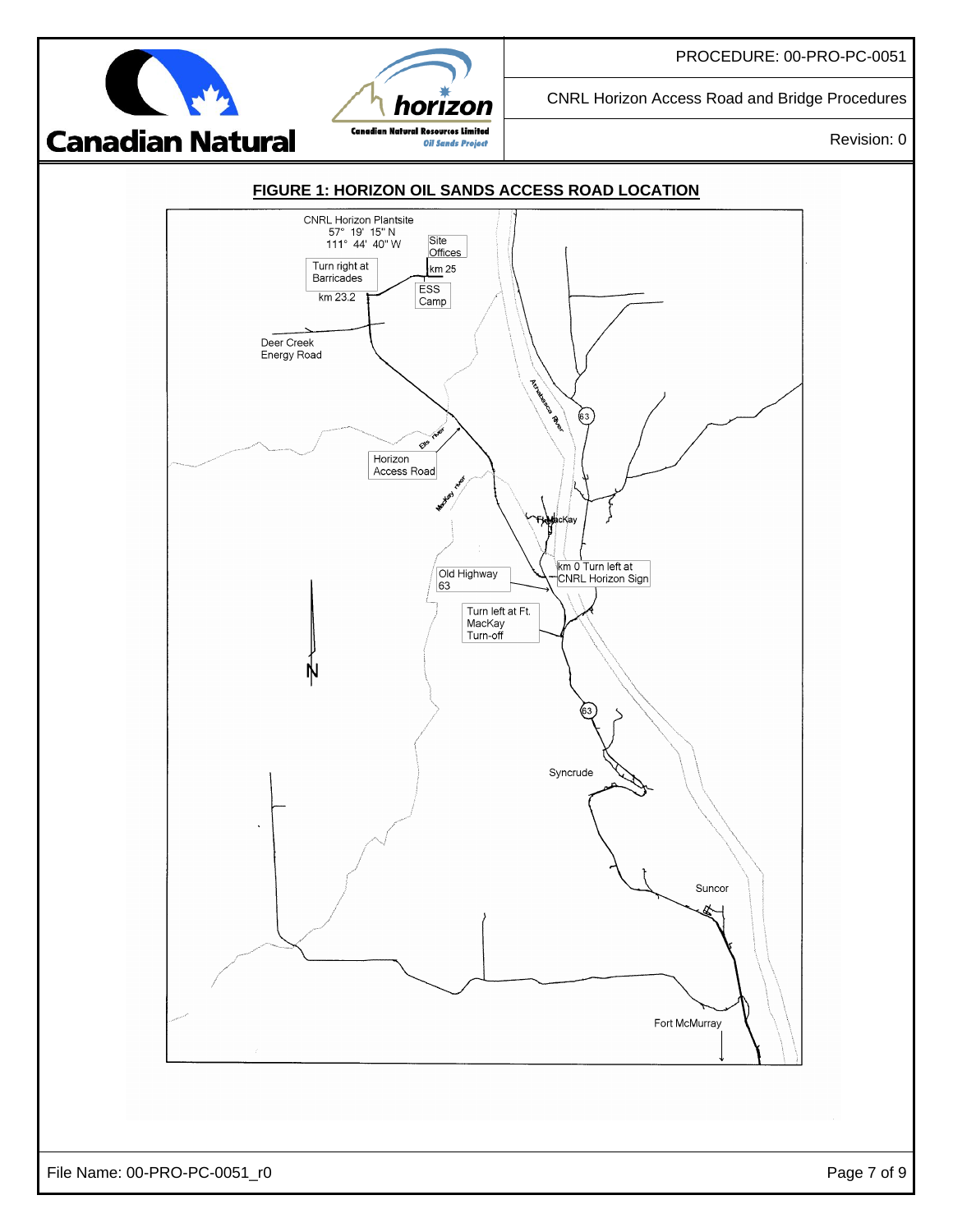CNRL Horizon Access Road and Bridge Procedures



horizon **Canadian Natural Resources Limited** 

**Oil Sands Project** 

Revision: 0

## **APPENDIX B FIGURE 2: HORIZON ACCESS ROAD, BRIDGE**

## **AND TURN-OUT LOCATIONS**